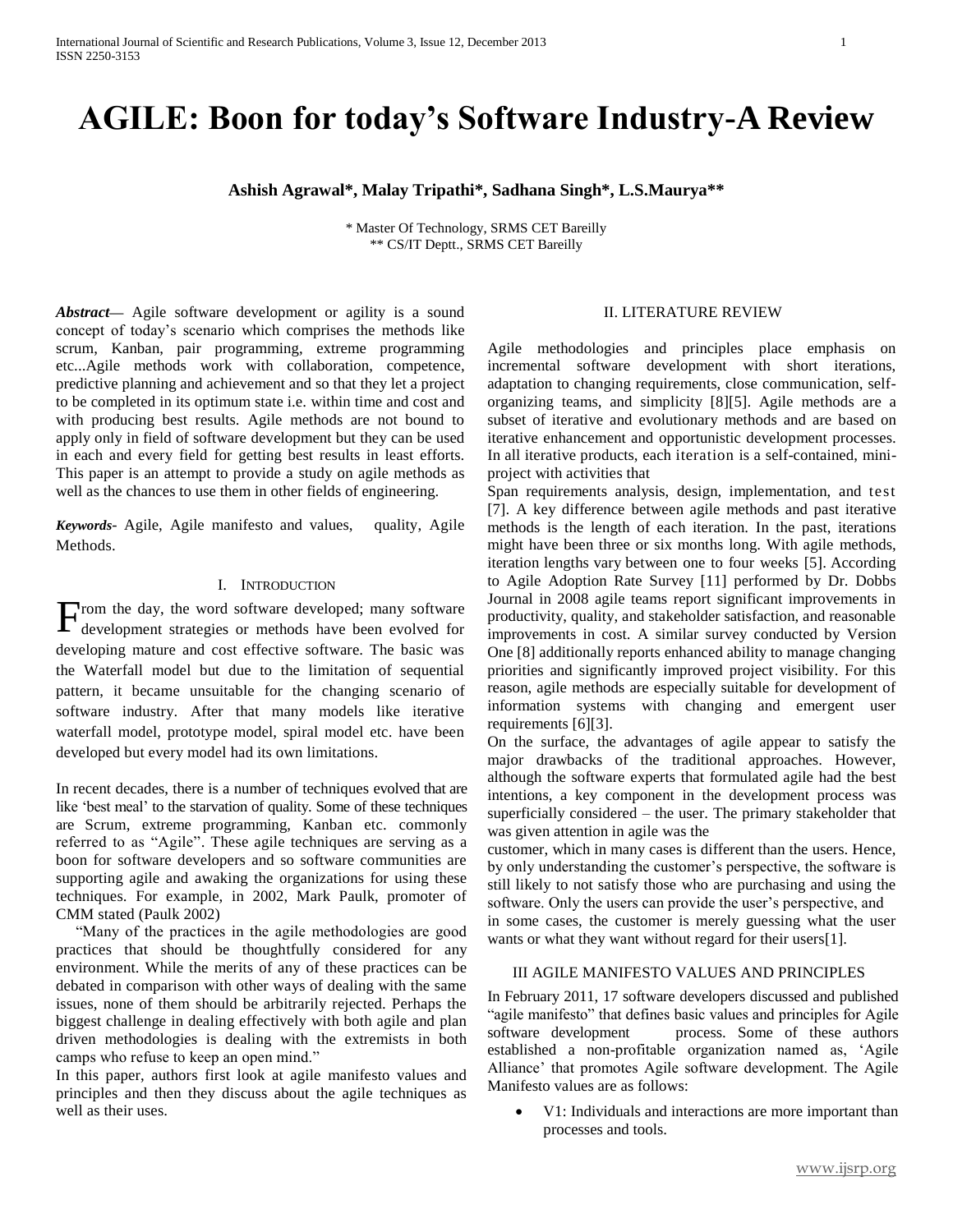- V2: Working software is more valued than comprehensive documentation.
- V3: Customer collaboration are emphasized over contract negotiation.
- V4: Responding to change is emphasized over following a plan.

The Agile Manifesto principles are as follows:

- P1: *Customer is everything increase his satisfaction by rapid delivery of software;*understand customer's needs and provide him his software as soon as possible.
- P2: *Welcome and inclusion of late changing requirements;*try to incorporate all requirements even if they came in late phases of development.
- P3: *Continous delivery of working software (in small time periods);*deliver software modules in weeks or months so customer can see development process is going on as well as can check the modules.
- P4: *Enhancement of technical excellence and good design by keeping continuous attention;*keep an eagle eye on whole process and make it more effective.
- P5:*Simplicity is essential;*software development process should be simple upto an acceptable level.
- P6: *Progress measurement through working software;*any system that can perform some functions is always most prominent measurement parameter.
- P7: *Face to face communication is the best communication;*because it provides sound and unmanipulated ideas.
- P8: *Develop projects in healthy environment with trustworthy motivated employees;*these employees know their duties very well always show coprative nature.
- P9: *Have self organizing teams;* self manageable and self decision makers for small changes.
- P10: *Self judgment at regular intervals to become more effective;*managers should judge themself as well as their development process for adapting advancements.
- P11: *Sustainable development, ability to maintain a constant pace;*maintain a constant growth during development process. Try to escape from situations like- 'do half of project in three months and than forget it for a year'.
- P12: *Co-operation between developers and business persons;*all developers and managers should appreciate other's ideas and advice them for betterment.They should understand that they are the pillars of ongoing

project and only with their combined efforts they can lead towards success.

These are basic principles that every organization should follow while adapting agile methods because somewhere all agile methods are based on these principles.

## IV. AGILE KEY CONCEPTS AND METHODS

Figure 1 show how agile methods like scrum, pair programming, crystal clear and Kanban are related to each other. Crystal clear deals with communication between teams, Kanban controls the production process and scrum helps to incorporate changing requirements. Finally they produce the final product and commonly called Agile. These methods are further described as follows-



Figure 1: Communication between Agile Methods

A*. Scrum*- Scrum framework (developed by Hirotaka Takeuchi and Ikujiro Nonaka) is an empirical approach which works in iterative and incremental manner and let the changing mind of customer to be accepted. Scrum supports co-location of team members and so creates self organizing teams.

- Sprint- Sprint, basic development unit of scrum, is time bounded effort that is restricted to some days, weeks, or months. The wished-for functionality is written as *User Stories* and prioritized in a *Product Backlog* by a *Product Owner* representing the customer view. The highest prioritized functionality becomes the target functionality for a Sprint. The Sprint starts with a *Sprint Planning Meeting* where the targeted functionality is broken down and estimated (sized)[2].
- Daily stand up meetings- These meetings are minutes based meeting organized every-day. During this time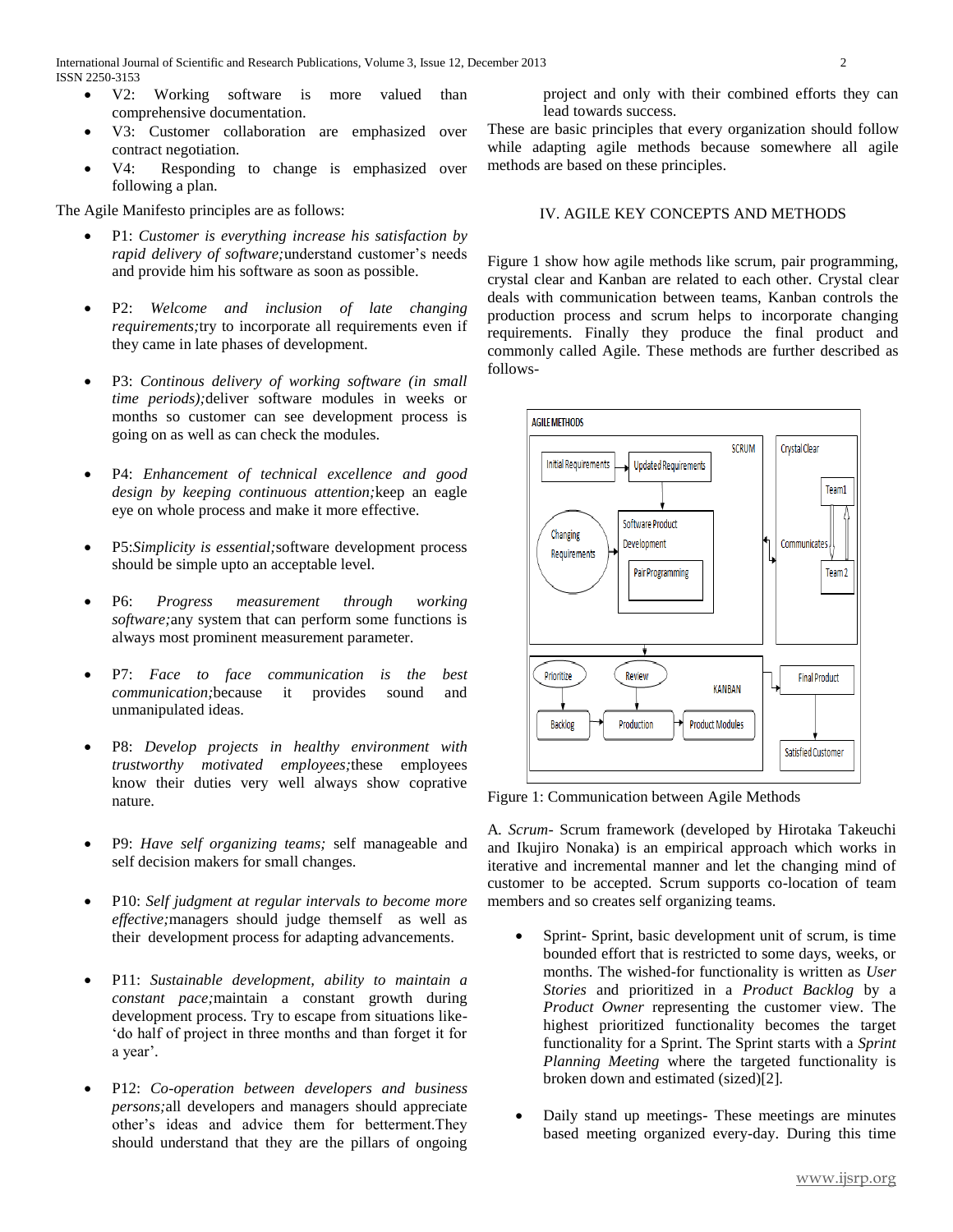everyday's tasks are discussed and planned. These meetings are held at same place and at same time. It provides at least a partial solution to one of the biggest challenges The daily scrum meeting normally takes minutes, during which each team member answers the three scrum questions (Schwaber and Beedle 2001)[4][12]:

- -What did you do since the last scrum meeting?
- Do you have any obstacles?
- -What will you do before the next meeting?

B. *Extreme Programming (XP) -* XP, developed by Kent Back, focuses on reviews, continuous integration and testing, pairing and simplification. XP addresses risk and value of software at all levels of the development process. According to Beck customers (or managers) can pick three out of four control variables (these are cost, time, quality and scope) and the development team decides on the fourth (Beck, 1999). Technical people are responsible for work estimates, technical consequences of business decisions, development process and detailed scheduling within a release. Team size should be in maximum about 12 designers and the software not excessively complex. (Beck, 1999)[13].

C. *Pair Programming*- Pair programming is one approach which works on the principle *two minds working on same module are better than one.* As we know pair means a group of two persons; in pair programming "driver" and "navigator" makes pair. Where driver do source coding and navigator keep close watch on code being written.

Erik Arisholm, Member, IEEE, Hans Gallis, Tore Dyba, Member, IEEE Computer Society, and Dag I.K. Sjoberg, Member, IEEE defines in their conceptual model, the effects (in our case given by duration, effort, and correctness of the maintained program) of PP (versus individual programming) will depend on the moderating variables, system complexity and programmer expertise[5].

D. *Kanban*- Kanban is a process that controls the development and production process. This process ensures that every activity is on time and at the end of each activity we'll get a working module. Kanban prioritizes the task with the help of production backlog and help in completing them on time . it measures and manages the process flow and find out the opportunities for improvement.

E. Crystal Clear- This family of methodologies is developed by Alistair Cockburn and crystal clear focuses on people and communication between them. The communication between small teams should be transparent and good so that they all activities can be performed optimally. If the communication is bad, no one would be able to do better work and to create a healthy environment.

### V.CONCLUSIONS AND FUTURE WORK

Agile methodologies are the new age of software development, it's methods are serving their best, commonly they are focusing on people relations, customer satisfaction, producing best product, cost benefit analysis and much more. Though it's more than a decade, agile manifesto published but still these methodologies or agile are the buzzing words of software industry.

Every process have a corner for improvement so for future work we recommend is to enhance these methods so that they can also be used by small organizations not only software development organizations but also other ones.

#### REFERENCES

[1] Jeremy T. Barksdale and D. Scott McCrickard, Software product innovation in agile usability teams:

An analytical framework of social capital, network

Governance, and usability knowledge management,

Int. J. Agile and Extreme Software Development, Vol. 1, No. 1, 2012

[2] Lene Pries-Heje, Jan Pries-Heje, Why Scrum works-A case study from an agile distributed project in Denmark and India, IEEE computer society, 978-0-7695-4370-3/11, 2011.

[3] V .Manhic, A Case Study on Agile Estimating and Planning using Scrum, ISSN 1392 – 1215, 2011.

[4] Maria Paasivaara,*,* Sandra Durasiewicz and Casper Lassenius,Using scrum in a globally distributed system:a case study, Wiley Interscience, 13: 527–544,2008

[5] Erik Arisholm, member, IEEE, Hans Gallis, Tore Dyba , Member, IEEE Computer Society, and Dag I.K. Sjoberg, Member, IEEE , IEEE Transactions On Software Engineering, Vol. 33, No. 2, February 2007.

[6] G. Canfora, A. Cimitile, F. Garcia, M. Piattini, and C. A. Visaggio, "Evaluating Performances Of Pair Designing In Industry," Journal Of Systems And Software, Vol. 80, No. 8, Pp. 1317–1327, 2007.

[7] Laurie Williams, A Survey of Agile Development Methodologies, 2007.

[8] Outi Salo, Kari Kolehmainen, Pekka Kyllönen, Jani Löthman, Sanna Salmijärvi, and Pekka Abrahamsson, Self-Adaptability of Agile Software Processes: A Case Study on Post-Iteration Workshop, Springer Verlag 2004.

[9] A. Cockburn, Agile Software Development. Boston: Addison-Wesley, 2002

[10] M. M. M¨Uller, "Two Controlled Experiments Concerning the Comparison of Pair Programming".

[11]Ambler S. W., Has Agile Peaked? Let's look at the numbers.

[12] Schwaber K, Beedle M. 2001. Agile Software Development with Scrum. Prentice Hall: New York.

[13] Beck, K. *Extreme Programming Explained: Embrace Change*. Reading, MA:, Addison-Wesley1999.